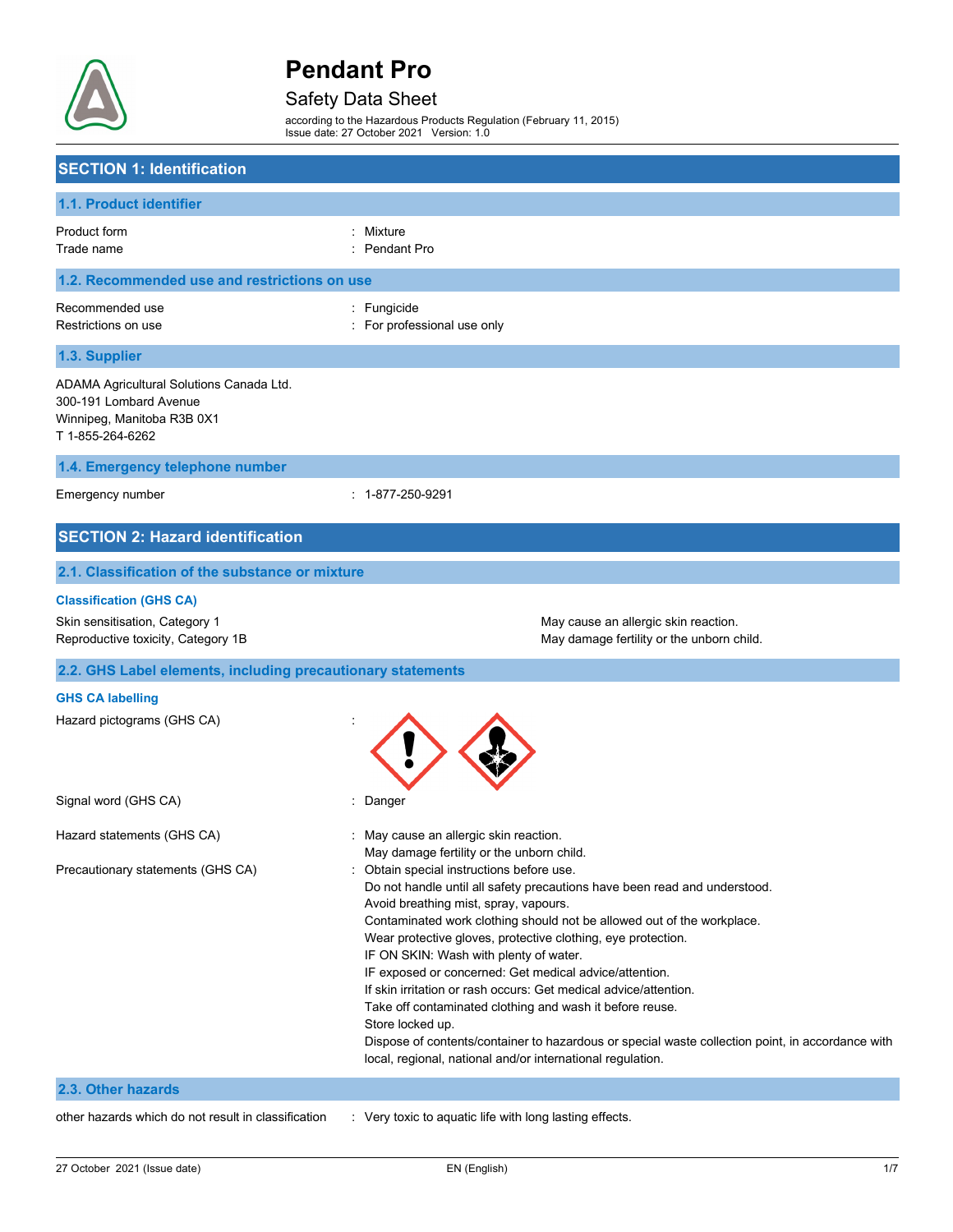### Safety Data Sheet

according to the Hazardous Products Regulation (February 11, 2015)

### **2.4. Unknown acute toxicity (GHS CA)**

No data available

# **SECTION 3: Composition/information on ingredients**

#### **3.1. Substances**

#### Not applicable

## **3.2. Mixtures**

| <b>Name</b>   | <b>Chemical name / Synonyms</b>                                                                                                                                                                                                                                                                                                                                                                                                                                                                                                                                                                                                                                                                                                                                                                                                                                                                                                             | <b>Product</b><br><b>identifier</b> | $\frac{9}{6}$ | <b>Classification (GHS)</b><br>CA)                                       |
|---------------|---------------------------------------------------------------------------------------------------------------------------------------------------------------------------------------------------------------------------------------------------------------------------------------------------------------------------------------------------------------------------------------------------------------------------------------------------------------------------------------------------------------------------------------------------------------------------------------------------------------------------------------------------------------------------------------------------------------------------------------------------------------------------------------------------------------------------------------------------------------------------------------------------------------------------------------------|-------------------------------------|---------------|--------------------------------------------------------------------------|
| Propiconazole | propiconazole (ISO); (2RS, 4RS; 2RS, 4SR)-1-{[2-(2, 4-dichlorophenyl)-4-<br>propyl-1,3-dioxolan-2-yl]methyl}-1H-1,2,4-triazole<br>1-[[2-(2,4-Dichlorophenyl)-4-propyl-1,3-dioxolan-2-yl]methyl]-1H-1,2,4-<br>triazole / 1H-1,2,4-Triazole, 1-[[2-(2,4-dichlorophenyl)-4-propyl-1,3-<br>dioxolan-2-yl]methyl]- / Mixture of (2RS,4RS)-1-[2-(2,4-Dichlorophenyl)-<br>4-propyl-1,3-dioxolan-2-yl methyl]-1H-1,2,4-triazole and (2RS,4SR)-1-<br>[2-(2,4-Dichlorophenyl)-4-propyl-1,3-dioxolan-2-yl methyl]-1H-1,2,4-<br>triazole / (2RS, 4RS; 2RS, 4SR)-1-[2-(2, 4-Dichlorophenyl)-4-propyl-1, 3-<br>dioxolan-2-yl methyl]-1H-1,2,4-triazole / $($ +- $)$ -1-[2- $(2,4$ -Dichlorophenyl $)$ -<br>4-propyl-1,3-dioxolan-2-ylmethyl]-1H-1,2,4-triazole / 2-(2,4-<br>Dichlorophenyl)-4-propyl-2-(1H-1,2,4-triazolyl-1-methyl)-1,3-dioxolane /<br>1-(2-(2,4-Dichlorophenyl)-4-propyl-1,3-dioxolan-2-yl)methyl-1H-1,2,4-<br>triazole / propiconazole | CAS-No.:<br>60207-90-1              | $10 - 30$     | Acute Tox. 4 (Oral), H302<br><b>Skin Sens. 1, H317</b><br>Repr. 1B, H360 |
| Fludioxonil   | fludioxonil (ISO); 4-(2,2- difluoro-1,3-benzodioxol-4-yl)-1H-pyrrole-3-<br>carbonitrile<br>4-(2,2-Difluoro-1,3-benzodioxol-4-yl)pyrrole-3-carbonitrile / 1H-Pyrrole-<br>3-carbonitrile, 4-(2,2-difluoro-1,3-benzodioxol-4-yl)- / 4-(2,2-Difluoro-1,3-<br>benzodioxol-4-yl)-1H-pyrrole-3-carbonitrile                                                                                                                                                                                                                                                                                                                                                                                                                                                                                                                                                                                                                                        | CAS-No.:<br>131341-86-1             | $1 - 5$       | Not classified                                                           |

Comments **Comments** : \*The actual concentration range is withheld as a trade secret

| <b>SECTION 4: First-aid measures</b>                                                                     |                                                                                                                                                                                                           |  |  |
|----------------------------------------------------------------------------------------------------------|-----------------------------------------------------------------------------------------------------------------------------------------------------------------------------------------------------------|--|--|
| 4.1. Description of first aid measures                                                                   |                                                                                                                                                                                                           |  |  |
| First-aid measures after inhalation<br>First-aid measures after skin contact                             | : Remove person to fresh air and keep comfortable for breathing.<br>: Wash skin with plenty of water. Take off contaminated clothing. If skin irritation or rash occurs:<br>Get medical advice/attention. |  |  |
| First-aid measures after eye contact<br>First-aid measures after ingestion<br>First-aid measures general | : Rinse eyes with water as a precaution.<br>: Call a poison center or a doctor if you feel unwell.<br>: IF exposed or concerned: Get medical advice/attention.                                            |  |  |
| 4.2. Most important symptoms and effects (acute and delayed)                                             |                                                                                                                                                                                                           |  |  |
| Symptoms/effects<br>Symptoms/effects after skin contact                                                  | : May damage fertility or the unborn child.<br>: May cause an allergic skin reaction.                                                                                                                     |  |  |
| 4.3. Immediate medical attention and special treatment, if necessary                                     |                                                                                                                                                                                                           |  |  |
| Note to physician :                                                                                      | Treat symptomatically.                                                                                                                                                                                    |  |  |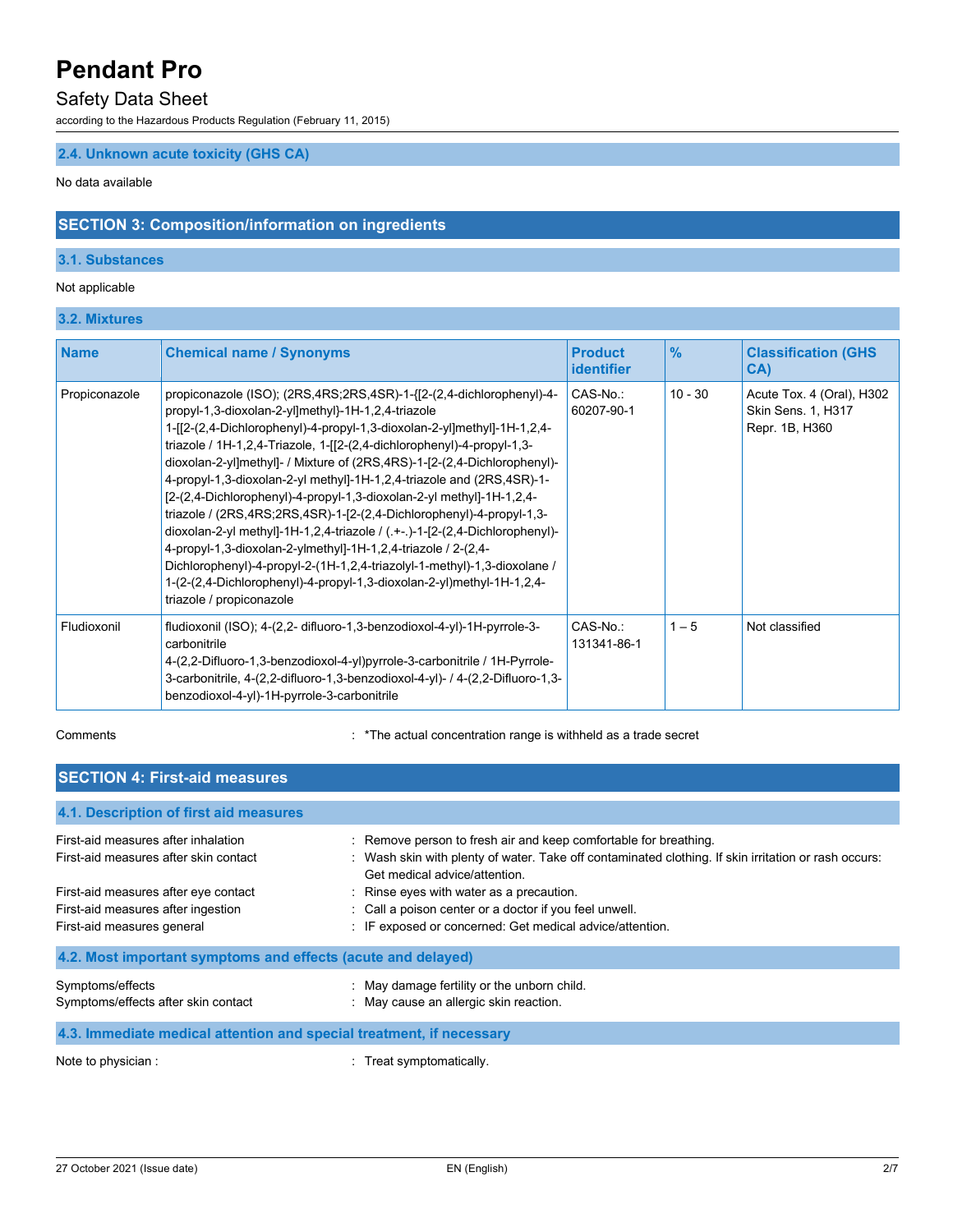# Safety Data Sheet

according to the Hazardous Products Regulation (February 11, 2015)

| <b>SECTION 5: Fire-fighting measures</b>                             |                                                                                                                                                                               |  |  |
|----------------------------------------------------------------------|-------------------------------------------------------------------------------------------------------------------------------------------------------------------------------|--|--|
| 5.1. Suitable extinguishing media                                    |                                                                                                                                                                               |  |  |
| Suitable extinguishing media                                         | : Use extinguishing media appropriate for surrounding fire.                                                                                                                   |  |  |
| 5.2. Unsuitable extinguishing media                                  |                                                                                                                                                                               |  |  |
| Unsuitable extinguishing media                                       | · None known                                                                                                                                                                  |  |  |
| 5.3. Specific hazards arising from the hazardous product             |                                                                                                                                                                               |  |  |
| Fire hazard                                                          | Presents no particular fire or explosion hazard. On combustion, forms: carbon oxides (CO and<br>$CO2$ ).                                                                      |  |  |
| Explosion hazard<br>Hazardous decomposition products in case of fire | : No direct explosion hazard.<br>: Thermal decomposition can lead to the release of irritating gases and vapours.                                                             |  |  |
| 5.4. Special protective equipment and precautions for fire-fighters  |                                                                                                                                                                               |  |  |
| Firefighting instructions                                            | Exercise caution when fighting any chemical fire. Prevent fire fighting water from entering the<br>environment. Notify authorities if product enters sewers or public waters. |  |  |
| Protective equipment for firefighters                                | Do not attempt to take action without suitable protective equipment.                                                                                                          |  |  |
| <b>SECTION 6: Accidental release measures</b>                        |                                                                                                                                                                               |  |  |

| 6.1. Personal precautions, protective equipment and emergency procedures                                                                         |                                                                                                                                                                                                                                                                                                                                                                                                                                 |
|--------------------------------------------------------------------------------------------------------------------------------------------------|---------------------------------------------------------------------------------------------------------------------------------------------------------------------------------------------------------------------------------------------------------------------------------------------------------------------------------------------------------------------------------------------------------------------------------|
| General measures<br>Personal Precautions, Protective Equipment and<br><b>Emergency Procedures</b><br>Prevention Measures for Secondary Accidents | : Ventilate area. Avoid breathing mist, spray, vapours. Avoid contact with skin, eyes and clothing.<br>: Only qualified personnel equipped with suitable protective equipment may intervene. For further<br>information refer to section 8: "Exposure controls/personal protection".<br>: Do not allow uncontrolled discharge of product into the environment. Notify authorities if product<br>enters sewers or public waters. |
| 6.2. Methods and materials for containment and cleaning up                                                                                       |                                                                                                                                                                                                                                                                                                                                                                                                                                 |
| For containment<br>Methods for cleaning up<br>Other information                                                                                  | : Collect spillage.<br>Take up liquid spill into absorbent material. Notify authorities if product enters sewers or public<br>waters.<br>Dispose of materials or solid residues at an authorized site.                                                                                                                                                                                                                          |
|                                                                                                                                                  |                                                                                                                                                                                                                                                                                                                                                                                                                                 |

#### **6.3. Reference to other sections**

For further information refer to section 8: "Exposure controls/personal protection"

| <b>SECTION 7: Handling and storage</b>                            |                                                                                                                                                                                                                                                                                         |  |  |
|-------------------------------------------------------------------|-----------------------------------------------------------------------------------------------------------------------------------------------------------------------------------------------------------------------------------------------------------------------------------------|--|--|
| 7.1. Precautions for safe handling                                |                                                                                                                                                                                                                                                                                         |  |  |
| Precautions for safe handling                                     | : Obtain special instructions before use. Do not handle until all safety precautions have been read<br>and understood. Ensure good ventilation of the work station. Wear personal protective<br>equipment. Avoid breathing mist, spray, vapours. Avoid contact with skin and eyes.      |  |  |
| Hygiene measures                                                  | Separate working clothes from town clothes. Launder separately. Contaminated work clothing<br>should not be allowed out of the workplace. Wash contaminated clothing before reuse. Do not<br>eat, drink or smoke when using this product. Always wash hands after handling the product. |  |  |
| 7.2. Conditions for safe storage, including any incompatibilities |                                                                                                                                                                                                                                                                                         |  |  |
| Storage conditions<br>Incompatible materials                      | : Store locked up. Store in a well-ventilated place. Keep cool.<br>: None known.                                                                                                                                                                                                        |  |  |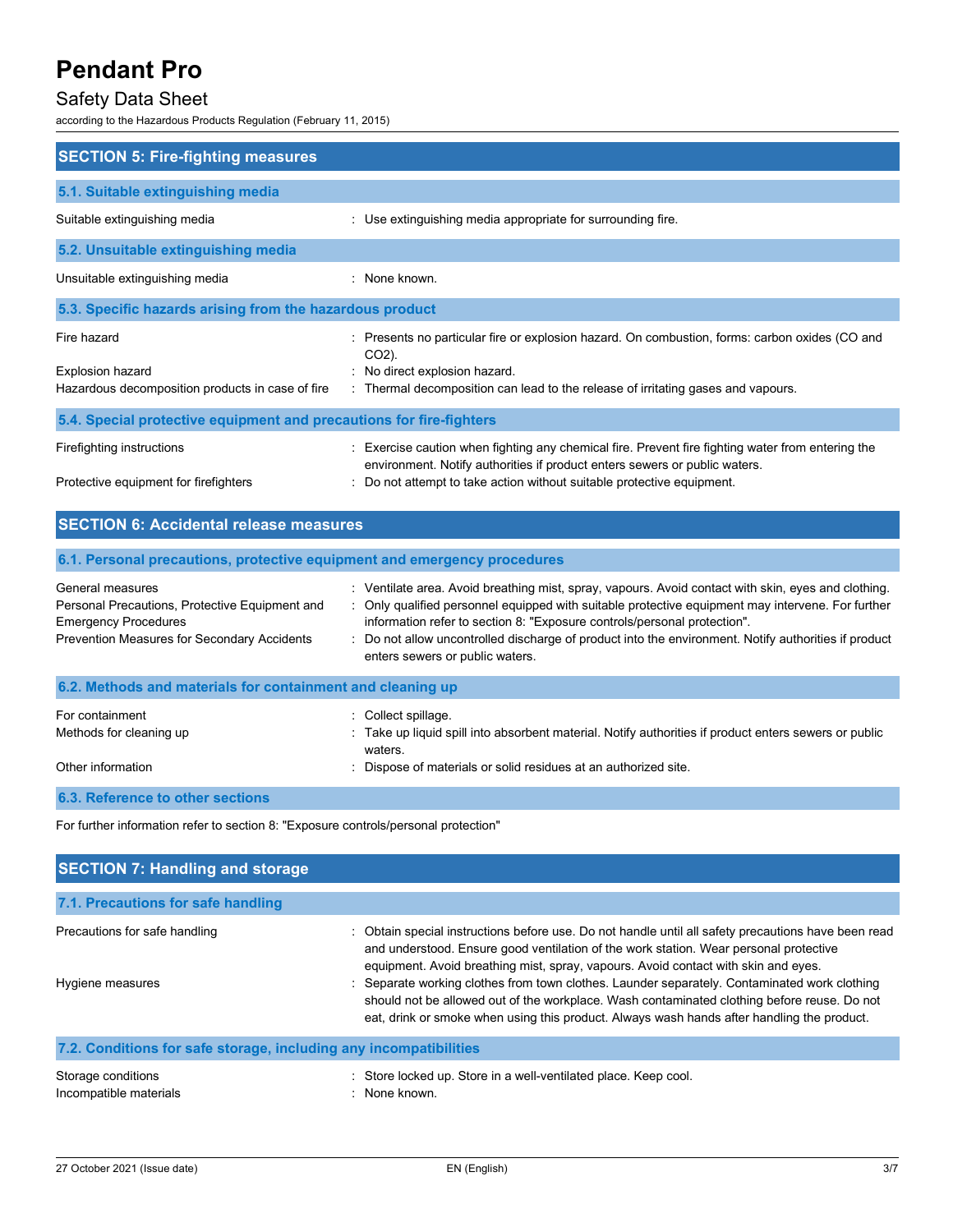# Safety Data Sheet

according to the Hazardous Products Regulation (February 11, 2015)

# **SECTION 8: Exposure controls/personal protection**

# **8.1. Control parameters**

| <b>Fludioxonil (131341-86-1)</b>                                         |                                                                                                                 |  |
|--------------------------------------------------------------------------|-----------------------------------------------------------------------------------------------------------------|--|
| <b>Canada (Manitoba) - Occupational Exposure Limits</b>                  |                                                                                                                 |  |
| Local name                                                               | Fludioxonil                                                                                                     |  |
| <b>OEL TWA</b>                                                           | 1 mg/m <sup>3</sup> (inhalable particulate matter)                                                              |  |
| Notations and remarks                                                    | TLV® Basis: Liver & kidney dam. Notations: A3 (Confirmed Animal Carcinogen with Unknown<br>Relevance to Humans) |  |
| Regulatory reference                                                     | <b>ACGIH</b>                                                                                                    |  |
| <b>Canada (Newfoundland and Labrador) - Occupational Exposure Limits</b> |                                                                                                                 |  |
| Local name                                                               | Fludioxonil                                                                                                     |  |
| <b>OEL TWA</b>                                                           | 1 mg/m <sup>3</sup> (inhalable particulate matter)                                                              |  |
| Notations and remarks                                                    | TLV® Basis: Liver & kidney dam. Notations: A3 (Confirmed Animal Carcinogen with Unknown<br>Relevance to Humans) |  |
| Regulatory reference                                                     | <b>ACGIH</b>                                                                                                    |  |
| <b>Canada (Nova Scotia) - Occupational Exposure Limits</b>               |                                                                                                                 |  |
| Local name                                                               | Fludioxonil                                                                                                     |  |
| <b>OEL TWA</b>                                                           | 1 mg/m <sup>3</sup> (inhalable particulate matter)                                                              |  |
| Notations and remarks                                                    | TLV® Basis: Liver & kidney dam. Notations: A3 (Confirmed Animal Carcinogen with Unknown<br>Relevance to Humans) |  |
| Regulatory reference                                                     | <b>ACGIH</b>                                                                                                    |  |
| <b>Canada (Prince Edward Island) - Occupational Exposure Limits</b>      |                                                                                                                 |  |
| Local name                                                               | Fludioxonil                                                                                                     |  |
| <b>OEL TWA</b>                                                           | 1 mg/m <sup>3</sup> (inhalable particulate matter)                                                              |  |
| Notations and remarks                                                    | TLV® Basis: Liver & kidney dam. Notations: A3 (Confirmed Animal Carcinogen with Unknown<br>Relevance to Humans) |  |
| Regulatory reference                                                     | <b>ACGIH</b>                                                                                                    |  |
| <b>USA - ACGIH - Occupational Exposure Limits</b>                        |                                                                                                                 |  |
| Local name                                                               | Fludioxonil                                                                                                     |  |
| <b>ACGIH OEL TWA</b>                                                     | 1 mg/m <sup>3</sup> (inhalable particulate matter)                                                              |  |
| Remark (ACGIH)                                                           | TLV® Basis: Liver & kidney dam. Notations: A3 (Confirmed Animal Carcinogen with Unknown<br>Relevance to Humans) |  |
| ACGIH chemical category                                                  | Confirmed Animal Carcinogen with Unknown Relevance to Humans                                                    |  |
| Regulatory reference                                                     | <b>ACGIH 2021</b>                                                                                               |  |

| 8.2. Appropriate engineering controls |                                              |
|---------------------------------------|----------------------------------------------|
| Appropriate engineering controls      | Ensure good ventilation of the work station. |
| Environmental exposure controls       | Avoid release to the environment.            |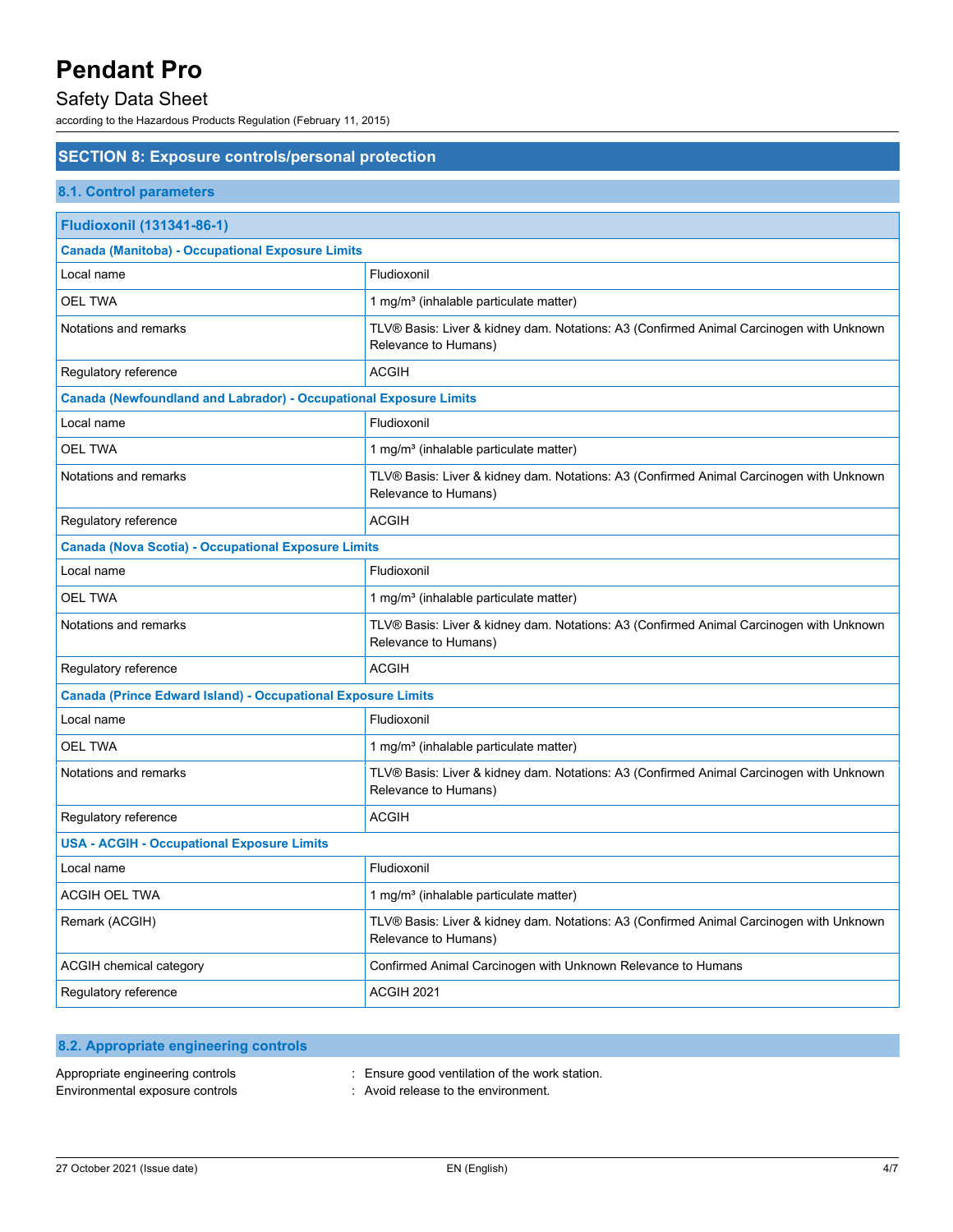### Safety Data Sheet

according to the Hazardous Products Regulation (February 11, 2015)

#### **8.3. Individual protection measures/Personal protective equipment**

#### **Hand protection:**

Wear suitable gloves resistant to chemical penetration

#### **Eye protection:**

Safety glasses with side shields

#### **Skin and body protection:**

If skin contact or contamination of clothing is possible, protective clothing should be worn. Use chemically protective clothing. Long sleeved protective clothing

#### **Respiratory protection:**

In case of insufficient ventilation, wear suitable respiratory equipment. An approved organic vapour respirator/supplied air or self-contained breathing apparatus must be used when vapour concentration exceeds applicable exposure limits

# **SECTION 9: Physical and chemical properties**

### **9.1. Information on basic physical and chemical properties**

| Physical state                                  | Liquid                    |
|-------------------------------------------------|---------------------------|
| Appearance                                      | Opaque.                   |
| Colour                                          | light brown               |
| Odour                                           | Characteristic            |
| Odour threshold                                 | No data available         |
| рH                                              | $: 5.5 - 7.5(1\%)$        |
| Relative evaporation rate (butylacetate=1)      | No data available         |
| Relative evaporation rate (ether=1)             | No data available         |
| Melting point                                   | Not applicable            |
| Freezing point                                  | : No data available       |
| Boiling point                                   | No data available         |
| Flash point                                     | >110 °C                   |
| Auto-ignition temperature                       | No data available         |
| Decomposition temperature                       | No data available         |
| Flammability (solid, gas)                       | : Not applicable          |
| Vapour pressure                                 | No data available         |
| Relative vapour density at 20 °C                | No data available         |
| Relative density                                | No data available         |
| Density                                         | $1.03 - 1.05$ g/ml (20°C) |
| Solubility                                      | No data available         |
| Partition coefficient n-octanol/water (Log Pow) | No data available         |
| Viscosity, kinematic                            | No data available         |
| <b>Explosive limits</b>                         | No data available         |

#### **9.2. Other information**

No additional information available

| <b>SECTION 10: Stability and reactivity</b> |                                                                                      |
|---------------------------------------------|--------------------------------------------------------------------------------------|
| Reactivity                                  | : The product is non-reactive under normal conditions of use, storage and transport. |
| Chemical stability                          | : Stable under normal conditions.                                                    |
| Possibility of hazardous reactions          | : No dangerous reactions known under normal conditions of use.                       |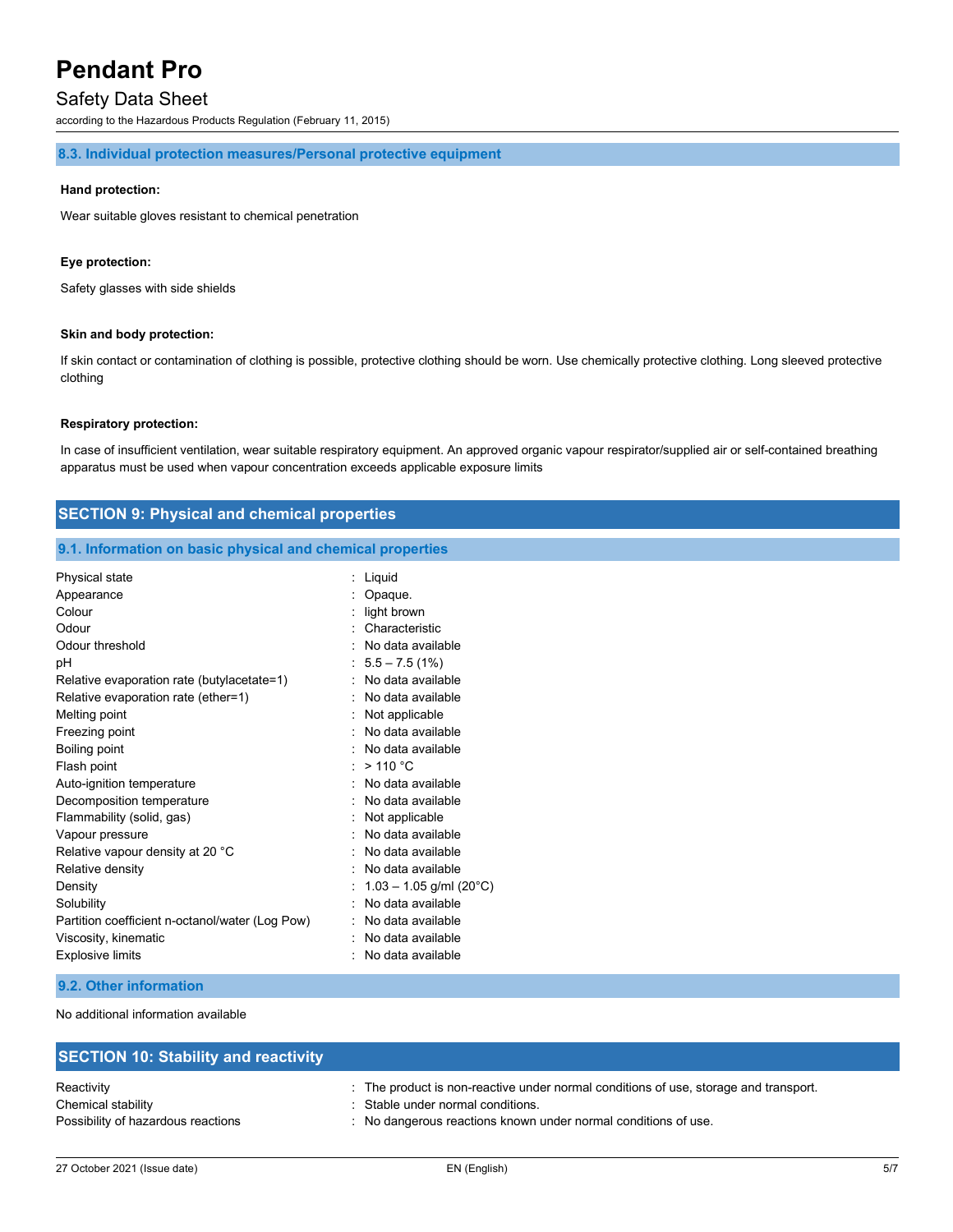# Safety Data Sheet

according to the Hazardous Products Regulation (February 11, 2015)

**SECTION 11: Toxicological information**

| Conditions to avoid              | None under recommended storage and handling conditions (see section 7).                    |
|----------------------------------|--------------------------------------------------------------------------------------------|
| Incompatible materials           | None known.                                                                                |
| Hazardous decomposition products | Under normal conditions of storage and use, hazardous decomposition products should not be |
|                                  | produced.                                                                                  |

| 11.1. Information on toxicological effects                                      |                                                                                                                                                                                                                                                                   |
|---------------------------------------------------------------------------------|-------------------------------------------------------------------------------------------------------------------------------------------------------------------------------------------------------------------------------------------------------------------|
| Acute toxicity (oral)<br>Acute toxicity (dermal)<br>Acute toxicity (inhalation) | : Not classified (Based on available data, the classification criteria are not met)<br>: Not classified (Based on available data, the classification criteria are not met)<br>: Not classified (Based on available data, the classification criteria are not met) |
| Propiconazole (60207-90-1)                                                      |                                                                                                                                                                                                                                                                   |
| LD50 oral rat                                                                   | 1517 mg/kg                                                                                                                                                                                                                                                        |
| LD50 dermal rabbit                                                              | > 4000 mg/kg                                                                                                                                                                                                                                                      |
| LC50 Inhalation - Rat                                                           | $>$ 5800 mg/m <sup>3</sup> (Exposure time: 4 h)                                                                                                                                                                                                                   |
| Skin corrosion/irritation                                                       | : Not classified (Based on available data, the classification criteria are not met)<br>pH: $5.5 - 7.5(1%)$                                                                                                                                                        |
| Serious eye damage/irritation                                                   | : Not classified (Based on available data, the classification criteria are not met)<br>$pH: 5.5 - 7.5(1%)$                                                                                                                                                        |
| Respiratory or skin sensitization                                               | : May cause an allergic skin reaction.                                                                                                                                                                                                                            |
| Germ cell mutagenicity                                                          | : Not classified (Based on available data, the classification criteria are not met)                                                                                                                                                                               |
| Carcinogenicity                                                                 | : Not classified (Based on available data, the classification criteria are not met)                                                                                                                                                                               |
| Reproductive toxicity                                                           | : May damage fertility or the unborn child.                                                                                                                                                                                                                       |
| STOT-single exposure                                                            | : Not classified (Based on available data, the classification criteria are not met)                                                                                                                                                                               |
| STOT-repeated exposure                                                          | : Not classified (Based on available data, the classification criteria are not met)                                                                                                                                                                               |
| Aspiration hazard                                                               | : Not classified (Based on available data, the classification criteria are not met)                                                                                                                                                                               |
| Symptoms/effects                                                                | : May damage fertility or the unborn child.                                                                                                                                                                                                                       |
| Symptoms/effects after skin contact                                             | : May cause an allergic skin reaction.                                                                                                                                                                                                                            |
| Other information                                                               | : Likely routes of exposure: ingestion, inhalation, skin and eye.                                                                                                                                                                                                 |

| <b>SECTION 12: Ecological information</b> |                                                                        |  |  |
|-------------------------------------------|------------------------------------------------------------------------|--|--|
| 12.1. Toxicity                            |                                                                        |  |  |
| Ecology - general                         | : Very toxic to aquatic life with long lasting effects.                |  |  |
| 12.2. Persistence and degradability       |                                                                        |  |  |
| No additional information available       |                                                                        |  |  |
| 12.3. Bioaccumulative potential           |                                                                        |  |  |
| No additional information available       |                                                                        |  |  |
| 12.4. Mobility in soil                    |                                                                        |  |  |
| No additional information available       |                                                                        |  |  |
| 12.5. Other adverse effects               |                                                                        |  |  |
| Other information                         | : Do not allow uncontrolled discharge of product into the environment. |  |  |